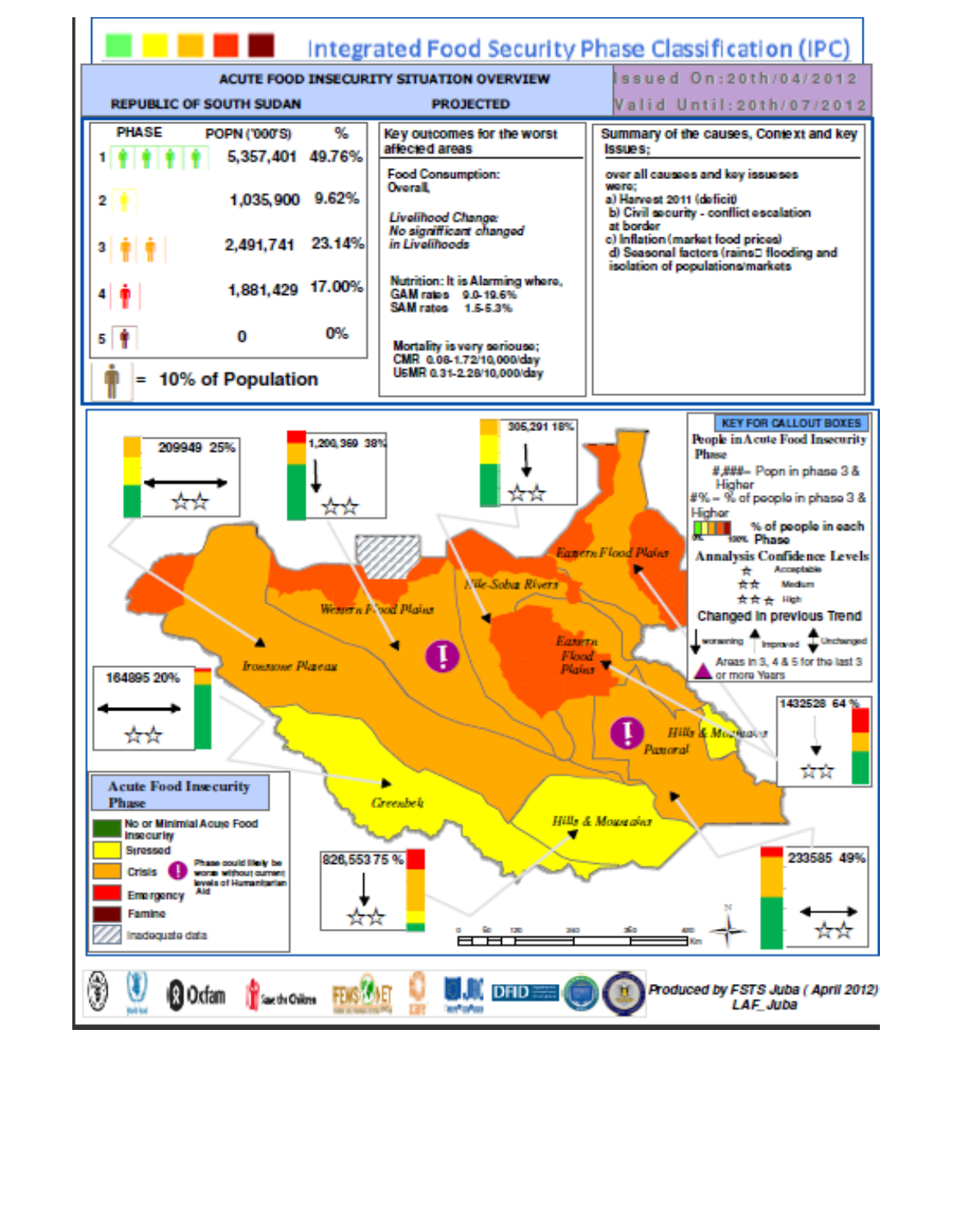# **Key Findings and Issues**

*(Briefly discuss key findings)*

The projected trend of the food insecurity situation in the Republic of South Sudan based on assumptions of most likely scenarios is expected to deteriorate along the borders with the areas under emergency widening. In particular most of Eastern flood plains are forecasted to fall in phase 4 (emergency) with pockets in iron stone plateau, western flood plains and Nile Sobat corridor with about 17% (1.9 Million) of the population will likely be affected. The rest of the 2/3 of the country will remain in phase 3 (crises) totaling to 23% (2.5 Million). While the green belt and hills and mountains livelihood zones will remain in phase 2(stressed).

The under listed factors are the contributing agents to the deteriorating food insecurity situation in the country:

- Continuous conflicts at the border with Sudan likely to intensify resulting to high displacement, disruption of agricultural activities and trade
- Civil conflicts particularly in Jonglei, Warrap and lakes States due to cattle rustling
- Food access will be affected because of significant increase in market prices
- Inflation and increasing fuel prices due to devaluation of the South Sudan Pound
- The lean season lasting up to the next harvest in August
- Seasonal factors (rains floods, isolation of population and markets)

## **Methods & Key Issues**

*(Write a brief description of the IPC Methods and challenges encountered during analyses)*

The unit of analysis is the livelihoods zones and five or more persons per group from the very livelihood zone are involved in the analysis. The group consensus is reached through convergence of evidence, the data used in the analysis is from Central and State Governments, WFP, FEWSNET, FAO and NGOs located in the livelihood zone. The IPC analytical framework and acute food insecurity reference tables are used; this provides reference outcomes and general response objectives for five phases of acute food insecurity. The challenge is the availability of data especially the pre harvest and post harvest nutrition data and computing the population figures

# **Processes, Institutions and Ownership**

*(Discuss the process for IPC meta-analyses, including Technical Working Group composition and procedures, institutions involved, and ownership of findings)* IPC fast track training for the analyst was conducted in two days and the remaining 3 days were for analysis. The analysis was chaired by the coordinator of

the livelihoods analysis forum from the National Bureau of statistics. Although there was poor attendance of this particular analysis by NGOs, never the less there was a significant number of stakeholders from Government institutions. The usual members of the TWG from the UN agencies and few NGOs were part of the process. They include the National Bureau of Statistics, Ministry of Agriculture and Forestry, Ministry of Animal Resources and Fisheries, Ministry of Health, FAO, WFP and Intermon Oxfam. The Government of the Republic of South Sudan owns the map and is responsible for sharing and disseminating the product. All the stakeholders mentioned above are responsible for the analysis and are in agreement with the results of the analysis.

## **Food Security Seasonal Calendar and Monitoring Implications**

|                                     |                    | Mar                  | Apr              | May              | June                  | July | Aug                                     | <b>Sept</b>    | Oct                   | <b>Nov</b>     | <b>Dec</b>     | Jan        | Feb |  |  |
|-------------------------------------|--------------------|----------------------|------------------|------------------|-----------------------|------|-----------------------------------------|----------------|-----------------------|----------------|----------------|------------|-----|--|--|
| <b>Unimodal</b><br>rainfall<br>zone | Rainfall           |                      | Dry season       |                  | Wet season            |      |                                         |                |                       |                | Dry season     |            |     |  |  |
|                                     | Main crop          |                      | and planting     | Land preparation | <b>Growing season</b> |      |                                         | <b>Harvest</b> |                       |                |                |            |     |  |  |
|                                     | Long-cycle<br>cops |                      |                  |                  | Growing season        |      |                                         |                |                       | <b>Harvest</b> |                |            |     |  |  |
| <b>Bimodal</b><br>rainfall<br>zone  | Rainfall           | <b>Drv</b><br>season |                  | Wet season       |                       |      |                                         |                |                       |                |                | Dry season |     |  |  |
|                                     | <b>First crop</b>  | and planting         | Land preparation | Growing season   |                       |      | <b>Harvest</b>                          |                |                       |                |                |            |     |  |  |
|                                     | Second<br>crop     |                      |                  |                  |                       |      | <b>Land preparation</b><br>and planting |                | <b>Growing season</b> |                | <b>Harvest</b> |            |     |  |  |

#### **Recommendations for Next Steps**

*(Discuss expected and recommended next steps focusing on analytical activities, monitoring actions and linkage to action)*

The technical working group team is discussing the possibility of changing the unit of analysis to administrative boundaries than livelihoods zones to solve

the challenges experienced in computing population figures. In addition, the nutrition surveys done by many NGOs including Food security monitoring

systems by WFP are done according to administrative boundaries. The new IPC focal persons need more training to enable them improves their monitoring skills.

#### **Contact for Further Information**

**IPC Technical Working Group:** *kenyisolomon@gmail.com, lokugori@yahoo.com,mogigoalex@hotmail.com*

**IPC Global Support Unit[: www.ipcinfo.org](http://www.ipcinfo.org/)**